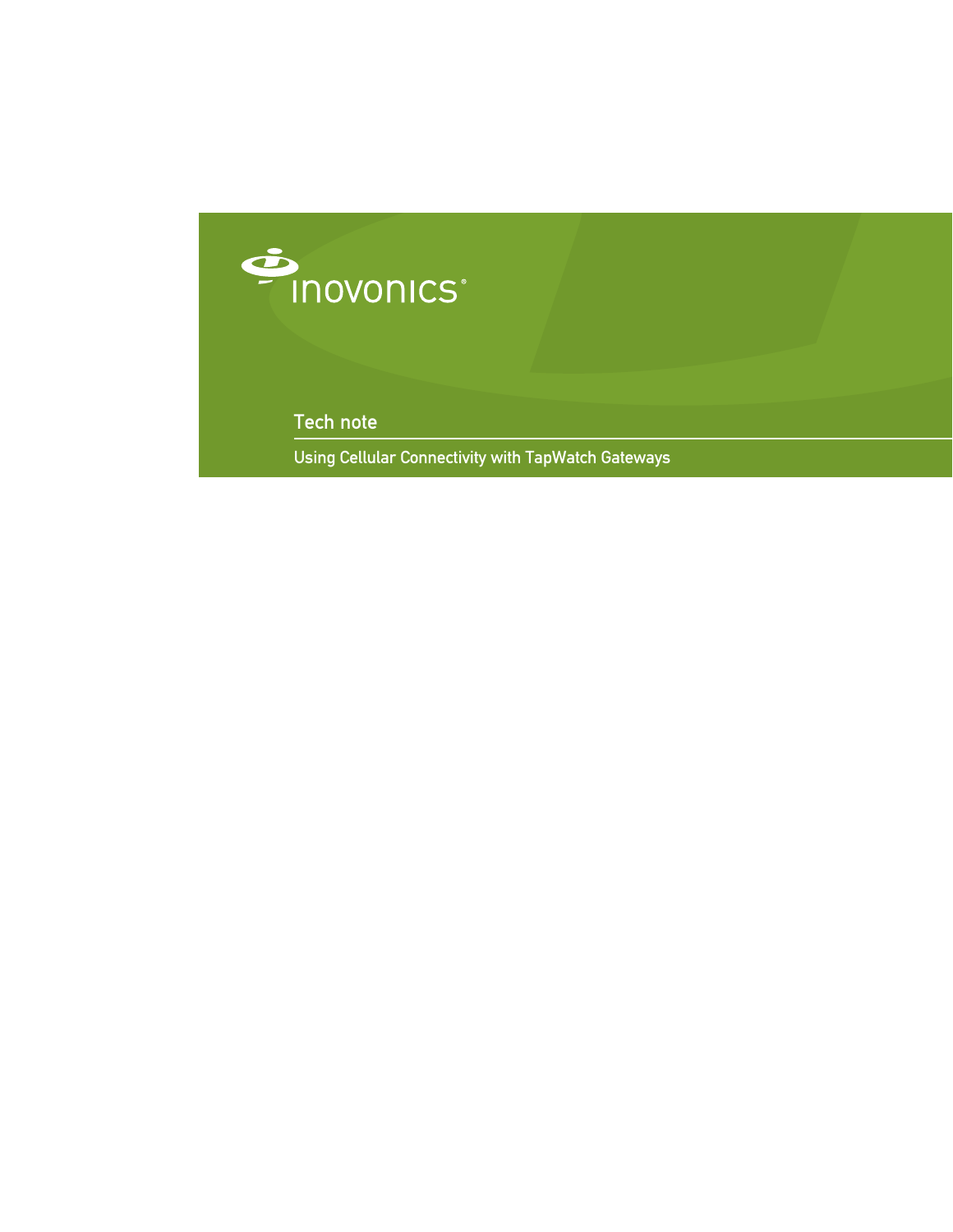## **Introduction**

The Inovonics EN7580 TapWatch gateway and EN7581 TapWatch gateway lite are compatible with the NETGEAR® LB2120 4G LTE modem with dual Ethernet ports, using SIM cards and data plans from AT&T® Mobility, T-Mobile® or any of the respective mobile virtual network operators.

The NETGEAR LB2120 can also provide cellular connectivity to the EN7580 and EN7581 TapWatch gateways on the Verizon® and Sprint® networks, assuming SIM cards with preloaded data plans are available from the carrier.

Inovonics selected the NETGEAR LB2120 for the following reasons:

- The NETGEAR LB2120 automatically defaults to cellular if Ethernet is not available. This same setting can also be used when cellular is the primary means of connectivity. This approach eliminates the need for users to log into the application and select cellular connectivity for a specific site.
- Customers gain the flexibility of being able to add cellular only where needed or to move the cellular modem between sites.
- Customers gain the flexibility of using the cellular carrier and data plan of their choice, including prepaid or pay-as-you-go plans.
- The NETGEAR LB2120 is also compatible with the RDL8500 remote data logger.

Other cellular modems may yield similar results but have not been certified by Inovonics. Customers interested in using other cellular modems should test the hardware to ensure suitability for their applications.

**Note:** The NETGEAR LB1120, a less expensive cellular modem that does not allow for Ethernet connectivity, is also compatible with the TapWatch gateway and RDL.

## **Contact Information**

If you have any questions about this procedure, contact Inovonics technical support:

- E-mail: support@inovonics.com
- Phone: (800) 782-2709 (option 2)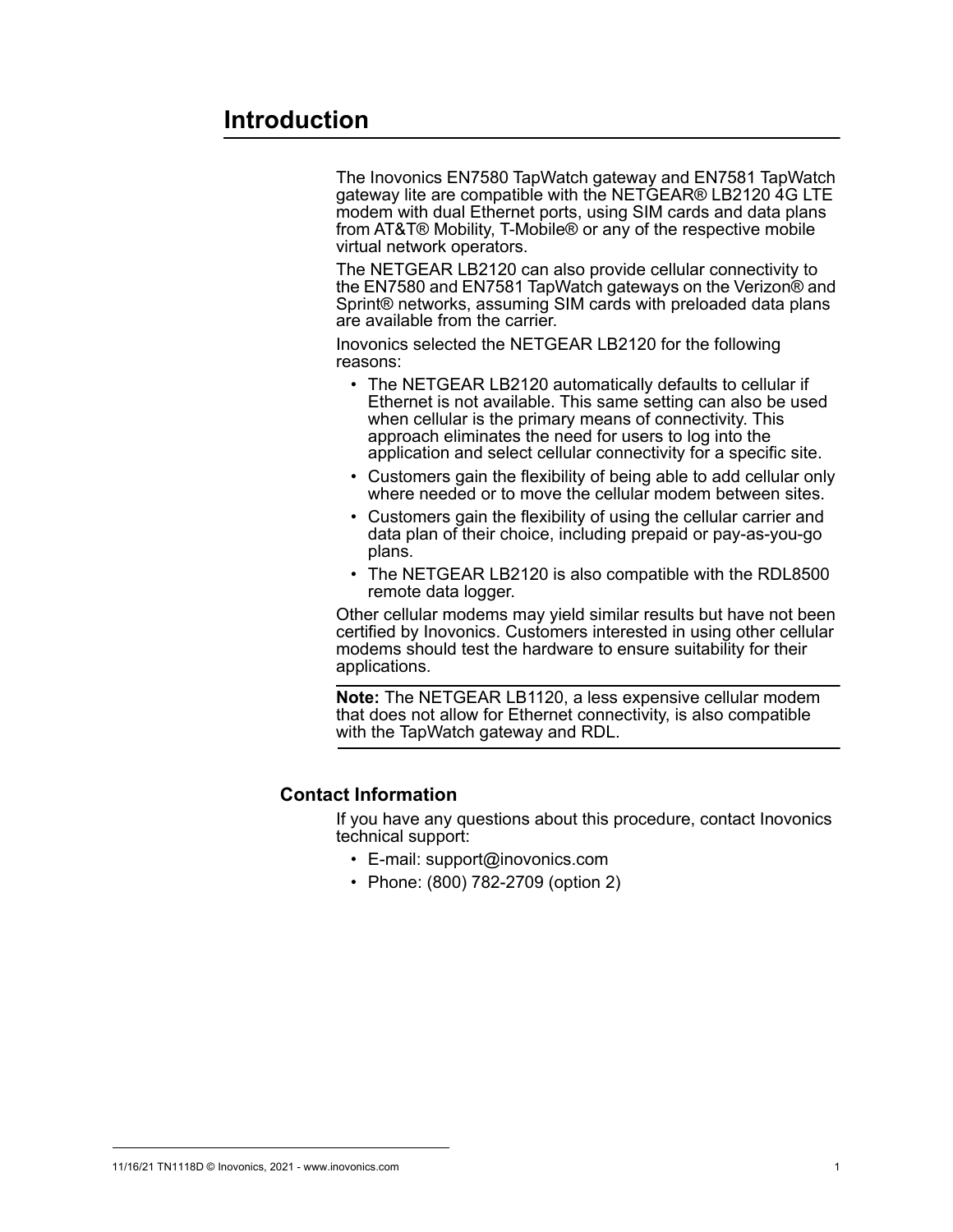- NETGEAR® LB2120 4G LTE modem with dual Ethernet ports.
- Sim card and data plan from your cellular carrier of choice.
- EN7580 TapWatch gateway or EN7581 TapWatch gateway lite.
- Computer (PC or laptop).

## **To Connect a TapWatch Gateway to the TapWatch Application using Cellular**

Following the steps below, the NETGEAR LB2120 supports the use of cellular as primary connectivity; cellular as back-up connectivity with Ethernet as primary; and cellular to confirm site set for properties where Ethernet is not available or when preconfigured hardware has been shipped to a property.

- **1.** Source the NETGEAR LB2120 wireless modem from your preferred supplier, referring to netgear.com for a supplier list.
- **2.** Source a SIM card and data plan from you cellular carrier of choice. Based on load testing, TapWatch gateways can operate at speeds of 2GB and higher. For reference, a site with 500 transmitters will consume 25MB of data per day. Please consult with you cellular carrier to identify the data plan that best suits your needs.

**Note:** Based on Inovonics internal testing, we recommend using AT&T®, Sprint® or T-Mobile® and their respective MVNOs.

- **3.** Insert the SIM card into the LB2120 per the manufacturer's instructions.
- **4.** Connect the LB2120 to your computer Ethernet directly on the LAN (Yellow) port.
- **5.** Open a browser and connect to http://192.168.5.1. This is the modem IP address.
- **6.** When prompted, enter the password from the sticker on the bottom of the modem.

**Note:** If the application is not responsive after 30 seconds reload the page/ and re-enter the password. You may have to do this several times. If the problem persists, contact Netgear® support.

**7.** Download a copy of the Netgear LB210 installation guide and user manual from netgear.com.

Refer to the NETGEAR LB2120 installation guide and user manual to: